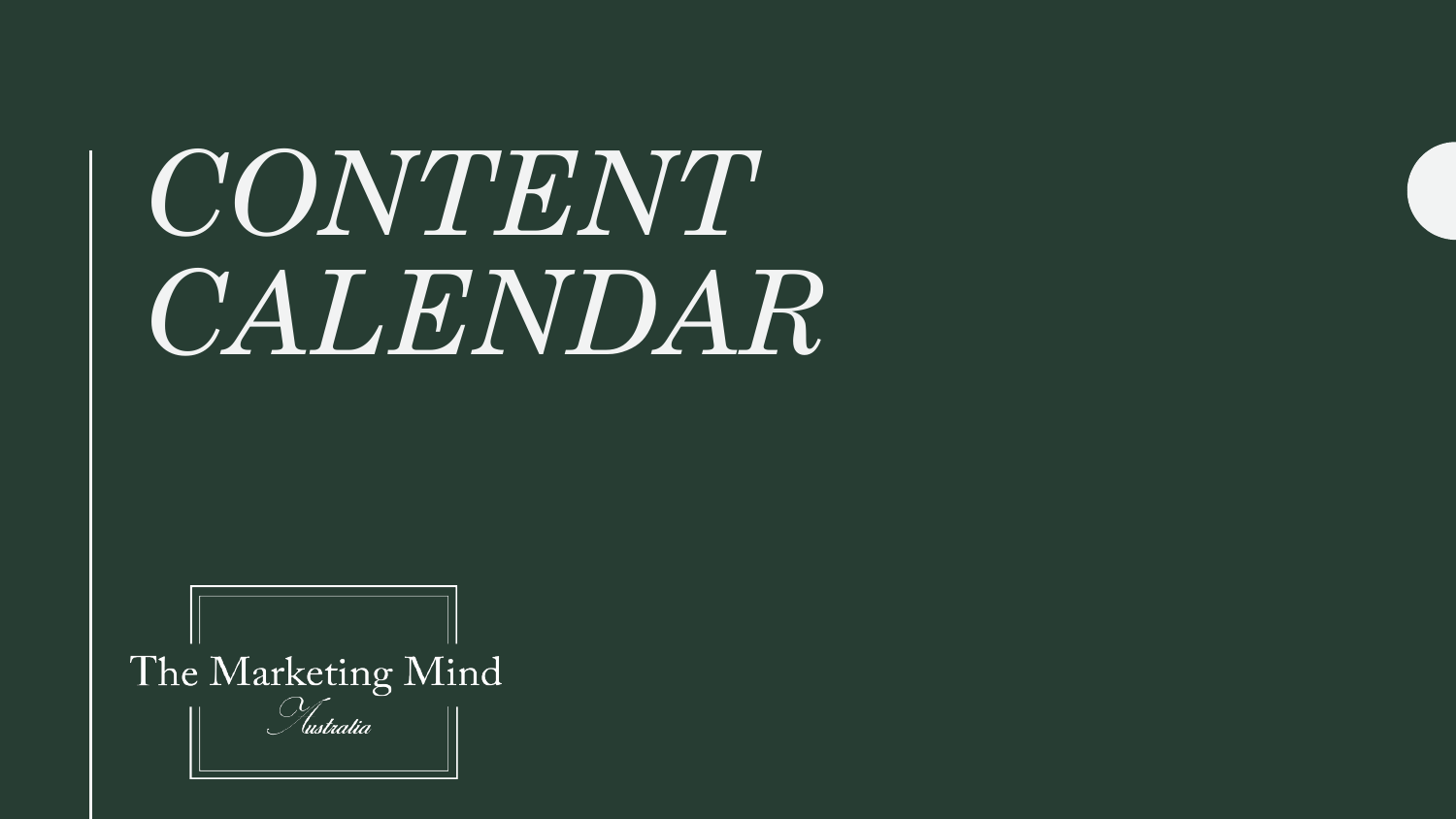#### JULY 2020

| Monday | Tuesday | Wednesday | Thursday | Friday | Saturday | Sunday |
|--------|---------|-----------|----------|--------|----------|--------|
|        |         |           |          |        |          |        |
|        |         |           |          |        |          |        |
|        |         |           |          |        |          |        |
|        |         |           |          |        |          |        |
|        |         |           |          |        |          |        |
|        |         |           |          |        |          |        |
|        |         |           |          |        |          |        |
|        |         |           |          |        |          |        |
|        |         |           |          |        |          |        |
|        |         |           |          |        |          |        |

| TO DO | Task Details: | <b>Task Details:</b> | <b>Task Details:</b> |  |
|-------|---------------|----------------------|----------------------|--|
|       |               |                      |                      |  |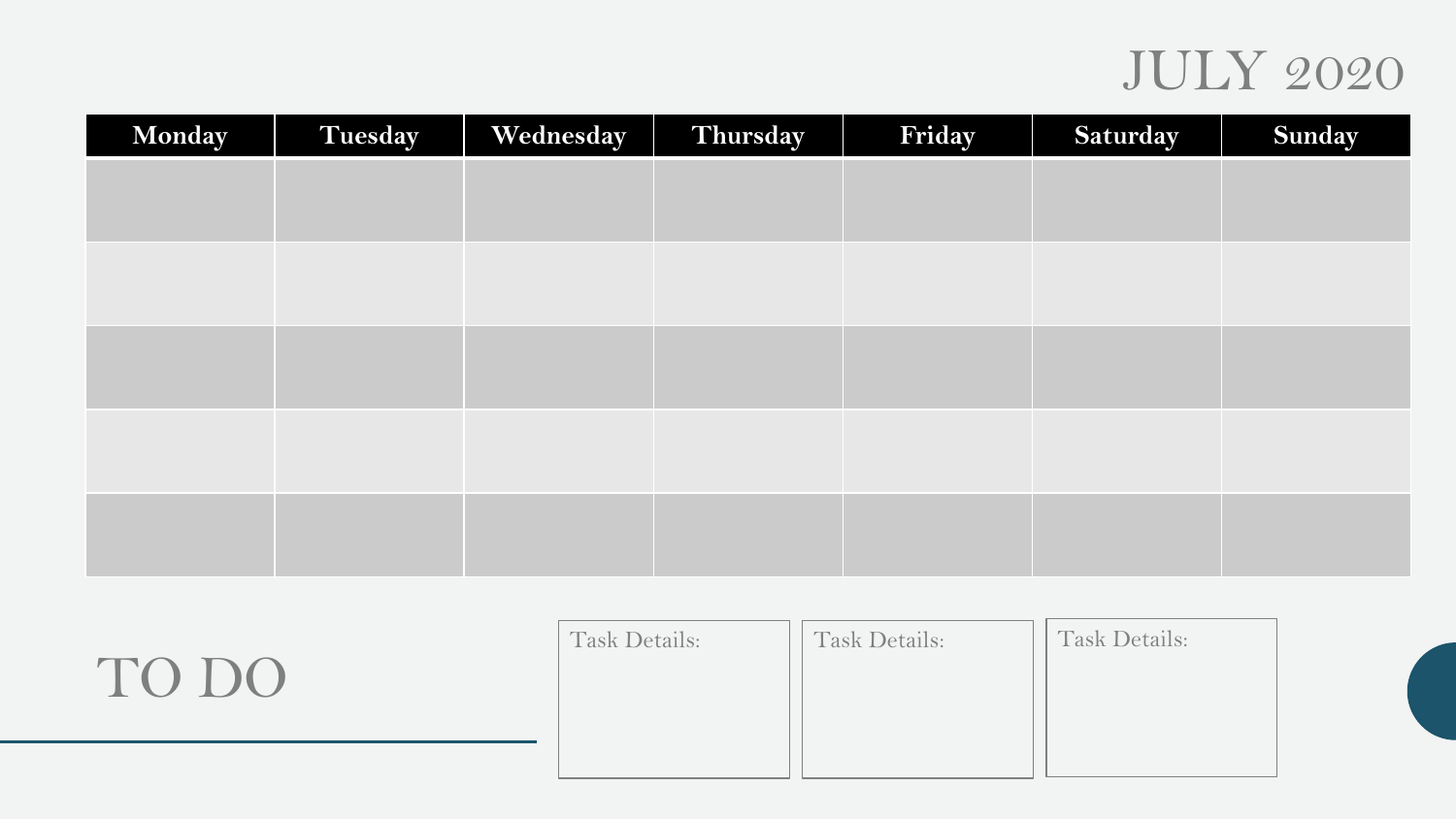# AUGUST 2020

| Monday | Tuesday | Wednesday | Thursday | Friday | Saturday | Sunday |
|--------|---------|-----------|----------|--------|----------|--------|
|        |         |           |          |        |          |        |
|        |         |           |          |        |          |        |
|        |         |           |          |        |          |        |
|        |         |           |          |        |          |        |
|        |         |           |          |        |          |        |
|        |         |           |          |        |          |        |
|        |         |           |          |        |          |        |
|        |         |           |          |        |          |        |
|        |         |           |          |        |          |        |
|        |         |           |          |        |          |        |

| TO DO | Task Details: | <b>Task Details:</b> | <b>Task Details:</b> |  |
|-------|---------------|----------------------|----------------------|--|
|       |               |                      |                      |  |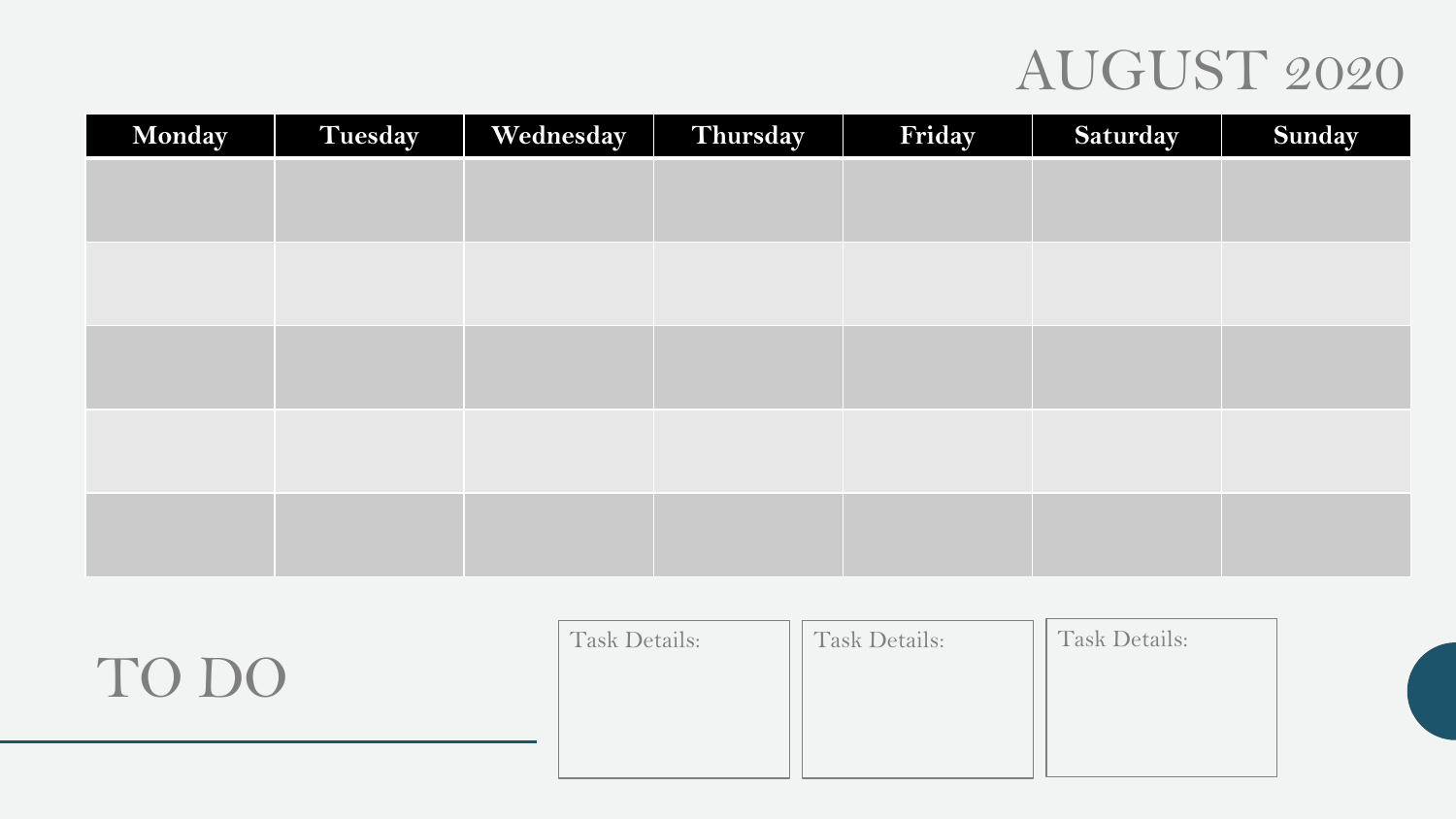# SEPTEMBER 2020

| Monday | Tuesday | Wednesday | Thursday | Friday | Saturday | Sunday |
|--------|---------|-----------|----------|--------|----------|--------|
|        |         |           |          |        |          |        |
|        |         |           |          |        |          |        |
|        |         |           |          |        |          |        |
|        |         |           |          |        |          |        |
|        |         |           |          |        |          |        |
|        |         |           |          |        |          |        |
|        |         |           |          |        |          |        |
|        |         |           |          |        |          |        |
|        |         |           |          |        |          |        |
|        |         |           |          |        |          |        |

| TO DO | Task Details: | <b>Task Details:</b> | <b>Task Details:</b> |  |
|-------|---------------|----------------------|----------------------|--|
|       |               |                      |                      |  |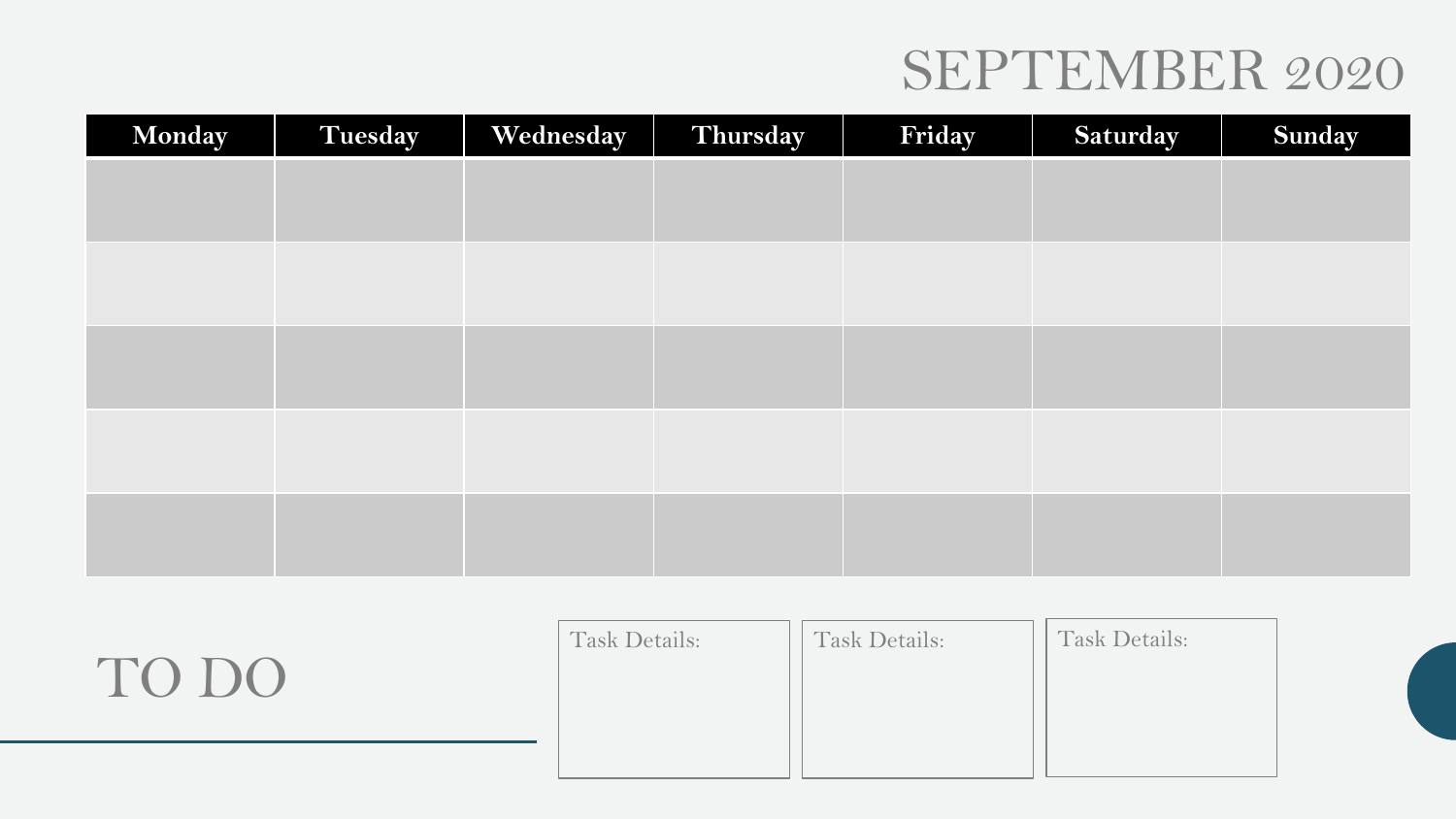# OCTOBER 2020

| Monday | Tuesday | Wednesday | Thursday | Friday | Saturday | Sunday |
|--------|---------|-----------|----------|--------|----------|--------|
|        |         |           |          |        |          |        |
|        |         |           |          |        |          |        |
|        |         |           |          |        |          |        |
|        |         |           |          |        |          |        |
|        |         |           |          |        |          |        |
|        |         |           |          |        |          |        |
|        |         |           |          |        |          |        |
|        |         |           |          |        |          |        |
|        |         |           |          |        |          |        |
|        |         |           |          |        |          |        |

| TO DO | Task Details: | <b>Task Details:</b> | <b>Task Details:</b> |  |
|-------|---------------|----------------------|----------------------|--|
|       |               |                      |                      |  |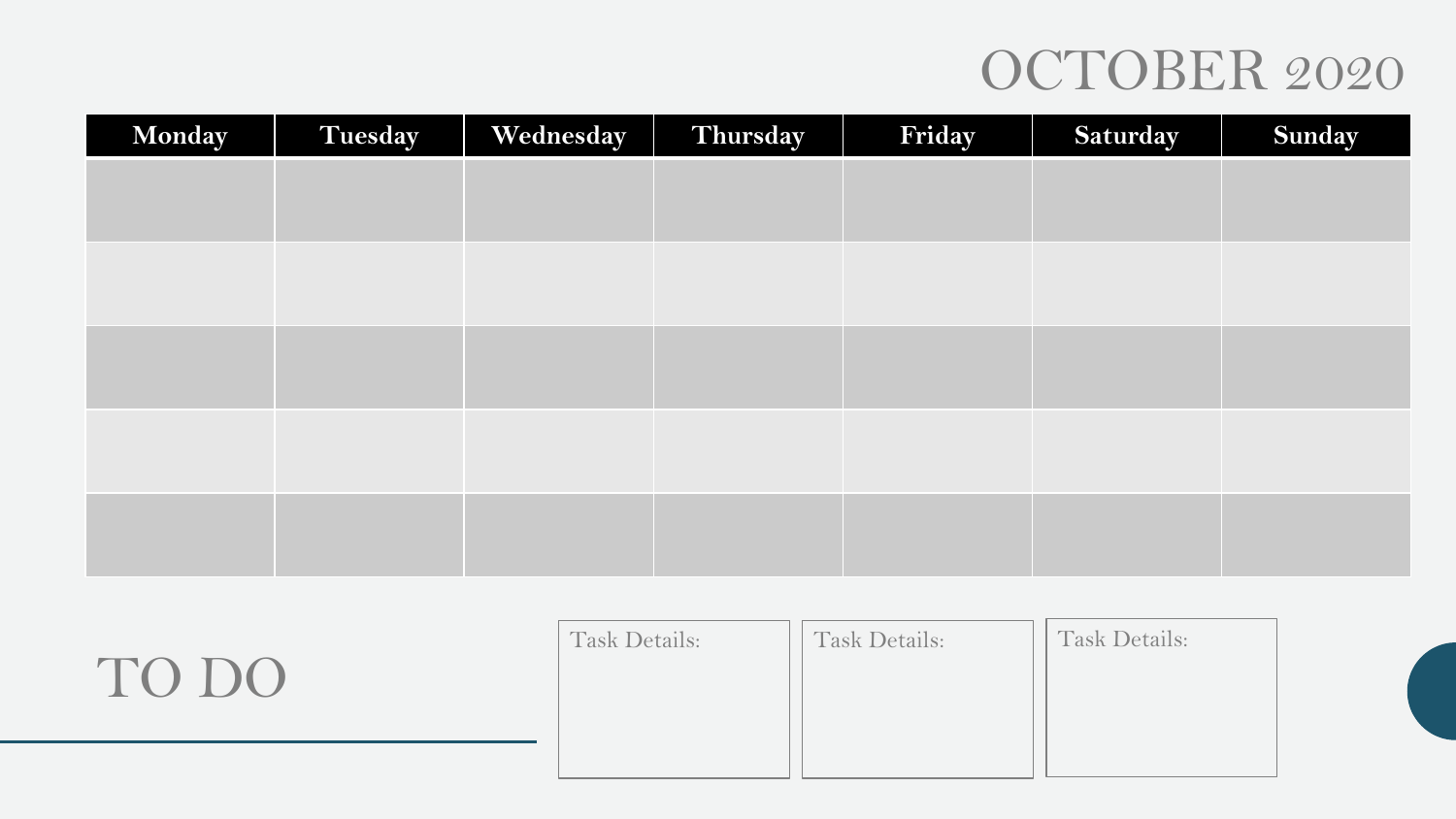# NOVEMBER 2020

| Monday | Tuesday | Wednesday | Thursday | Friday | Saturday | Sunday |
|--------|---------|-----------|----------|--------|----------|--------|
|        |         |           |          |        |          |        |
|        |         |           |          |        |          |        |
|        |         |           |          |        |          |        |
|        |         |           |          |        |          |        |
|        |         |           |          |        |          |        |
|        |         |           |          |        |          |        |
|        |         |           |          |        |          |        |
|        |         |           |          |        |          |        |
|        |         |           |          |        |          |        |
|        |         |           |          |        |          |        |

| TO DO | Task Details: | <b>Task Details:</b> | Task Details: |  |
|-------|---------------|----------------------|---------------|--|
|       |               |                      |               |  |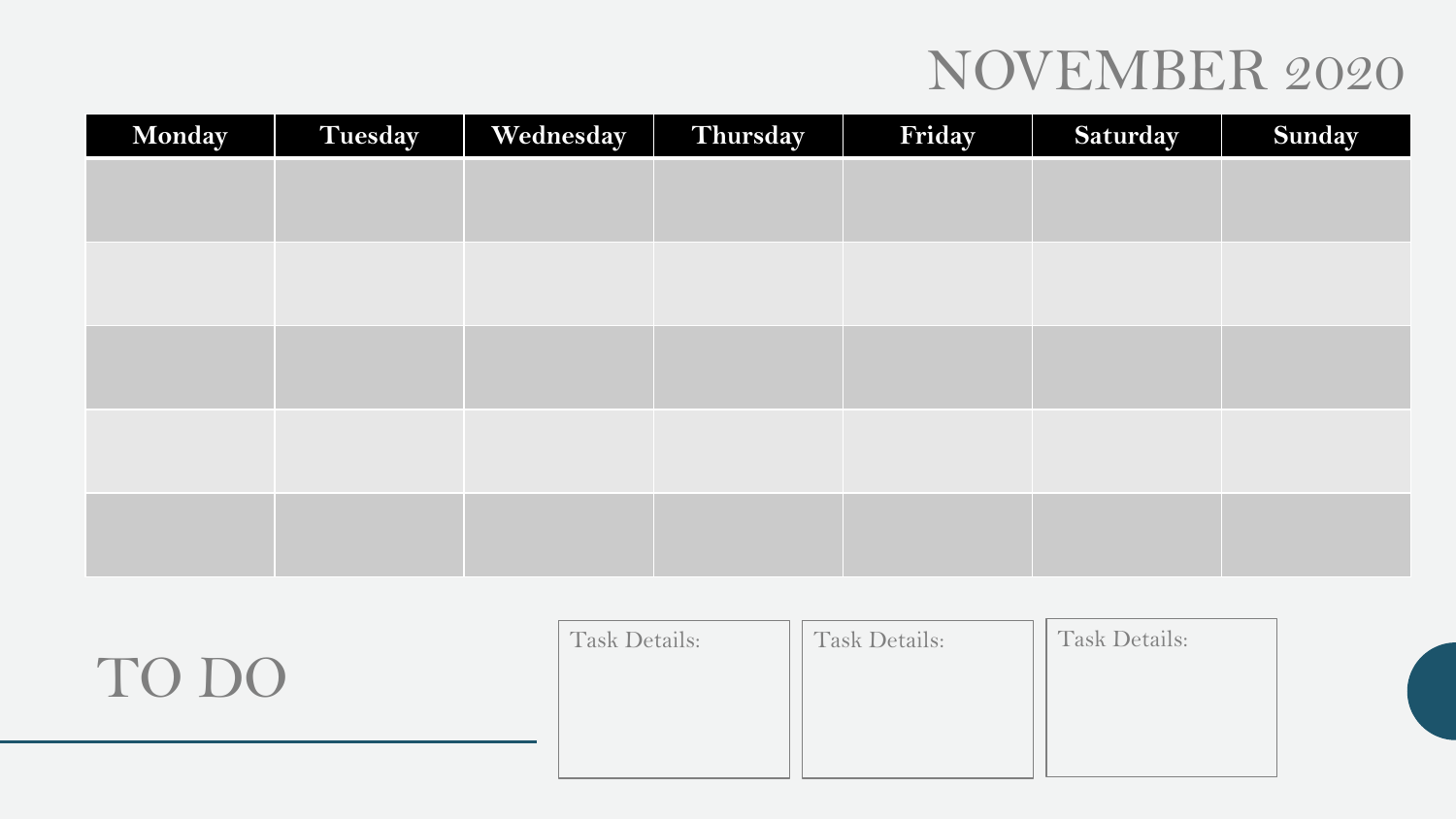# DECEMBER 2020

| Monday | Tuesday | Wednesday | Thursday | Friday | Saturday | Sunday |
|--------|---------|-----------|----------|--------|----------|--------|
|        |         |           |          |        |          |        |
|        |         |           |          |        |          |        |
|        |         |           |          |        |          |        |
|        |         |           |          |        |          |        |
|        |         |           |          |        |          |        |
|        |         |           |          |        |          |        |
|        |         |           |          |        |          |        |
|        |         |           |          |        |          |        |
|        |         |           |          |        |          |        |
|        |         |           |          |        |          |        |

| TO DO | Task Details: | <b>Task Details:</b> | <b>Task Details:</b> |  |
|-------|---------------|----------------------|----------------------|--|
|       |               |                      |                      |  |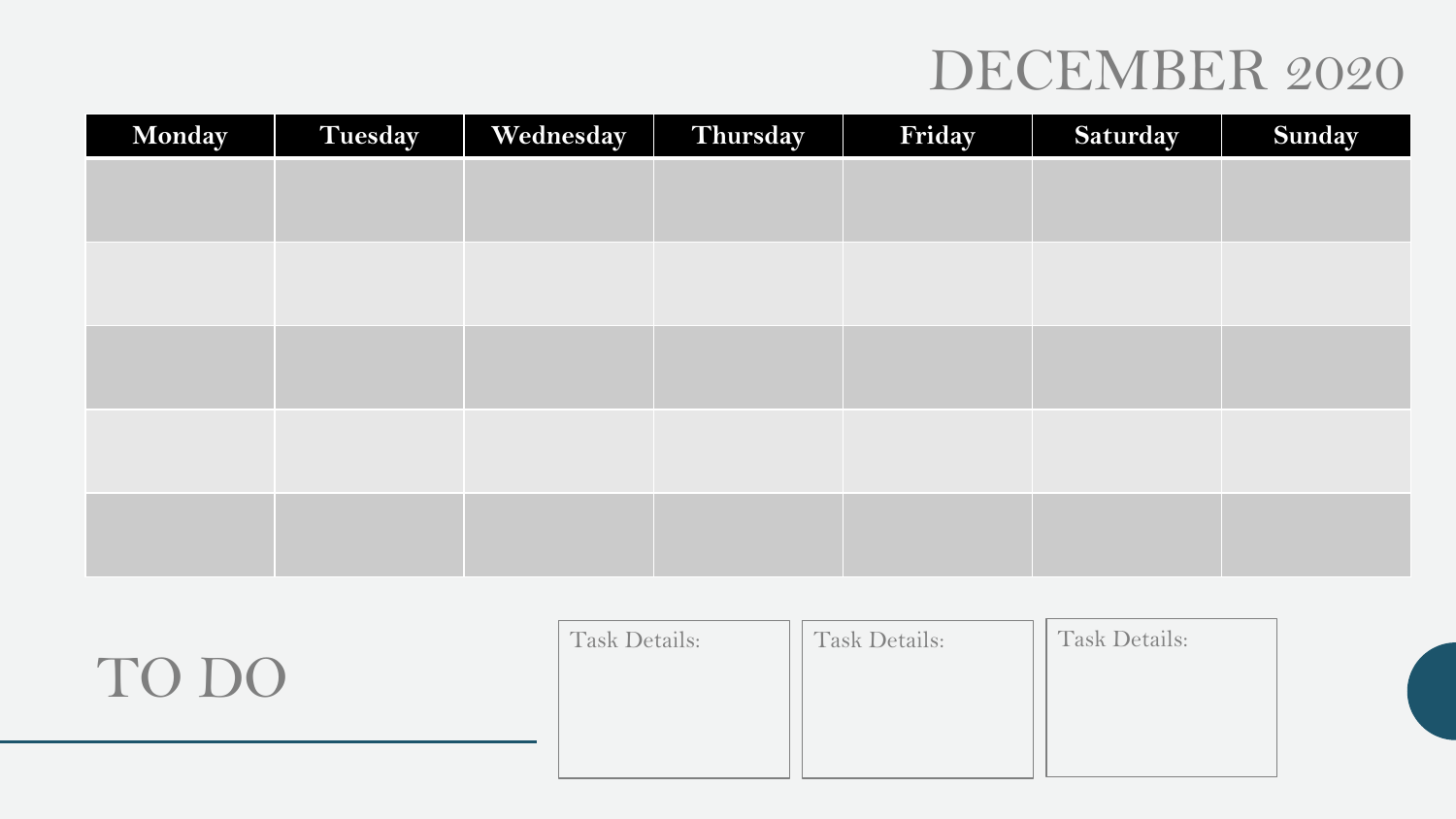# JANUARY 2021

| Monday | Tuesday | Wednesday | Thursday | Friday | Saturday | Sunday |
|--------|---------|-----------|----------|--------|----------|--------|
|        |         |           |          |        |          |        |
|        |         |           |          |        |          |        |
|        |         |           |          |        |          |        |
|        |         |           |          |        |          |        |
|        |         |           |          |        |          |        |
|        |         |           |          |        |          |        |
|        |         |           |          |        |          |        |
|        |         |           |          |        |          |        |
|        |         |           |          |        |          |        |
|        |         |           |          |        |          |        |

| TO DO | Task Details: | <b>Task Details:</b> | <b>Task Details:</b> |  |
|-------|---------------|----------------------|----------------------|--|
|       |               |                      |                      |  |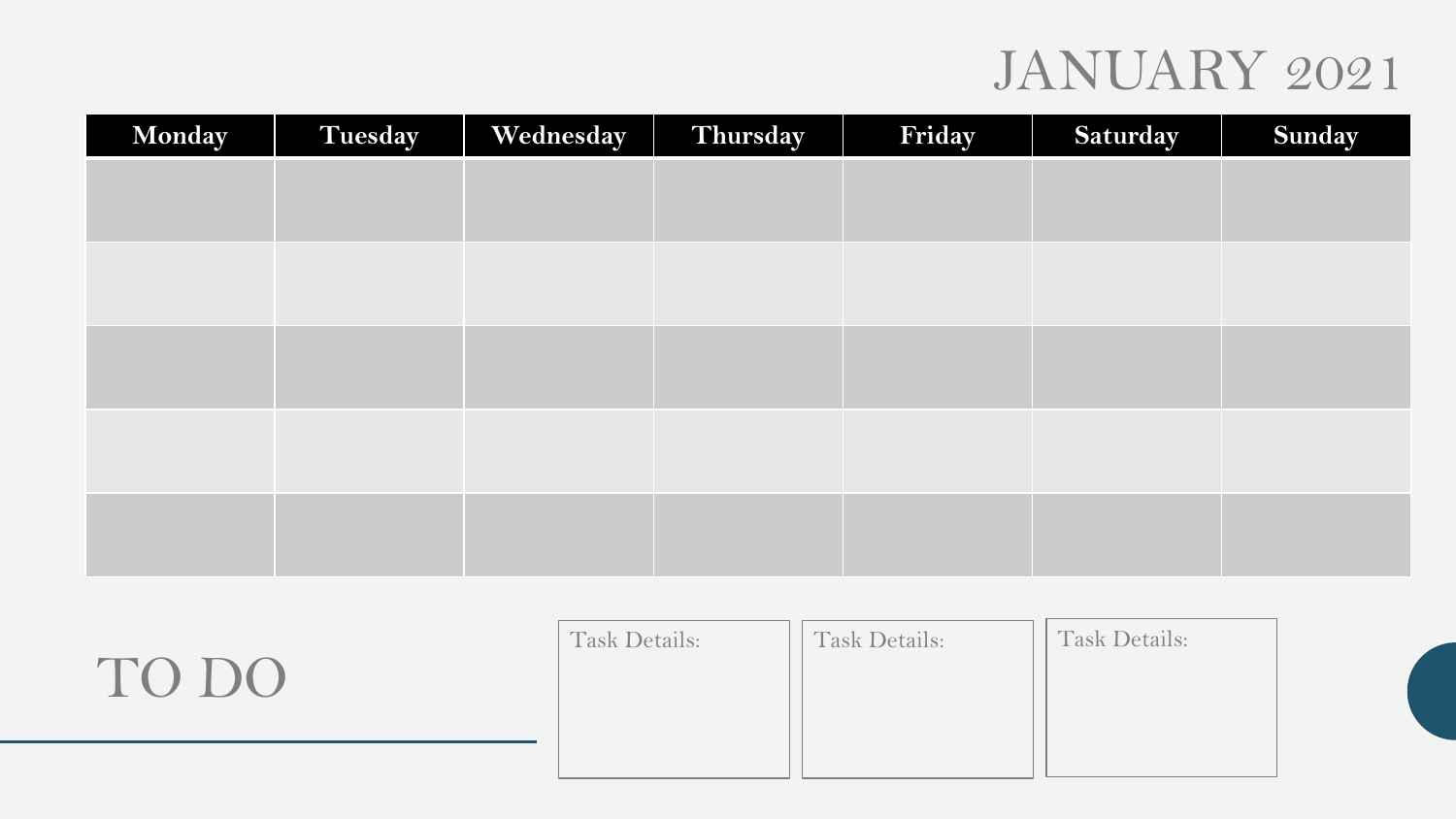# FEBRUARY 2021

| Monday | Tuesday | Wednesday | Thursday | Friday | Saturday | Sunday |
|--------|---------|-----------|----------|--------|----------|--------|
|        |         |           |          |        |          |        |
|        |         |           |          |        |          |        |
|        |         |           |          |        |          |        |
|        |         |           |          |        |          |        |
|        |         |           |          |        |          |        |
|        |         |           |          |        |          |        |
|        |         |           |          |        |          |        |
|        |         |           |          |        |          |        |
|        |         |           |          |        |          |        |
|        |         |           |          |        |          |        |

| TO DO | Task Details: | <b>Task Details:</b> | Task Details: |  |
|-------|---------------|----------------------|---------------|--|
|       |               |                      |               |  |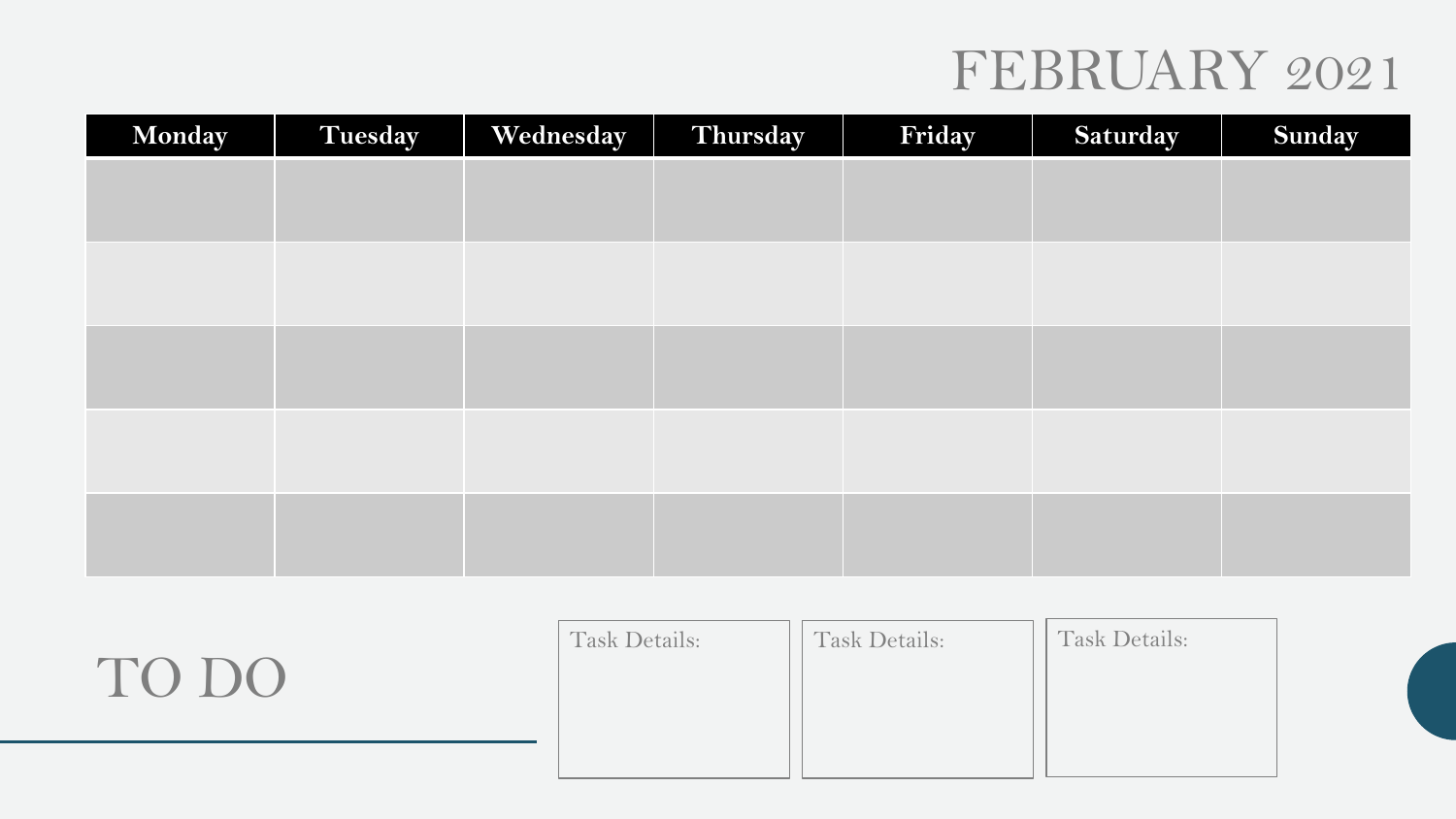### MARCH 2021

| Monday | Tuesday | Wednesday | Thursday | Friday | Saturday | Sunday |
|--------|---------|-----------|----------|--------|----------|--------|
|        |         |           |          |        |          |        |
|        |         |           |          |        |          |        |
|        |         |           |          |        |          |        |
|        |         |           |          |        |          |        |
|        |         |           |          |        |          |        |
|        |         |           |          |        |          |        |
|        |         |           |          |        |          |        |
|        |         |           |          |        |          |        |
|        |         |           |          |        |          |        |
|        |         |           |          |        |          |        |

| TO DO | Task Details: | Task Details: | <b>Task Details:</b> |  |
|-------|---------------|---------------|----------------------|--|
|       |               |               |                      |  |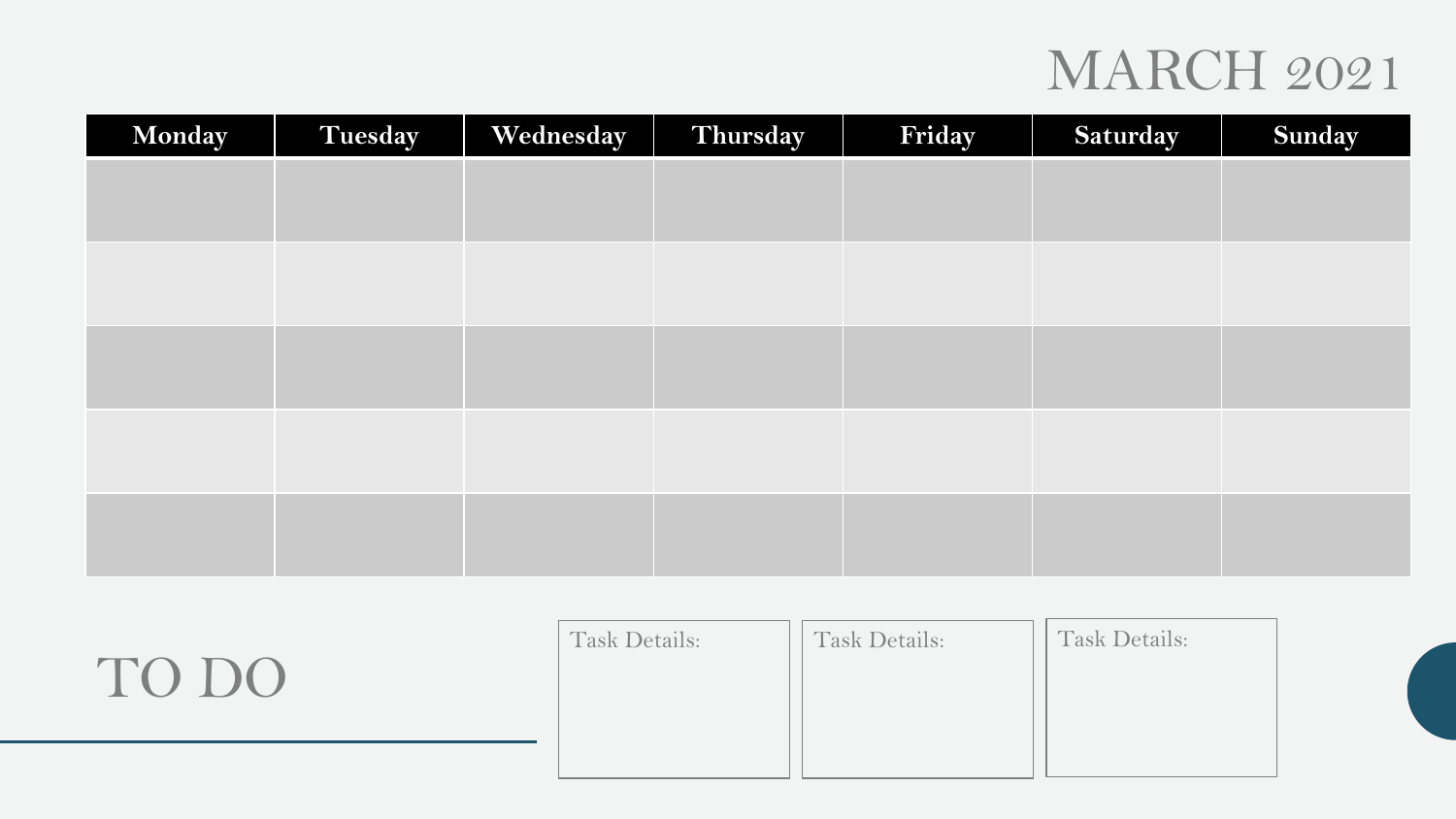### APRIL 2021

| Monday | Tuesday | Wednesday | Thursday | Friday | Saturday | Sunday |
|--------|---------|-----------|----------|--------|----------|--------|
|        |         |           |          |        |          |        |
|        |         |           |          |        |          |        |
|        |         |           |          |        |          |        |
|        |         |           |          |        |          |        |
|        |         |           |          |        |          |        |
|        |         |           |          |        |          |        |
|        |         |           |          |        |          |        |
|        |         |           |          |        |          |        |
|        |         |           |          |        |          |        |
|        |         |           |          |        |          |        |

| TO DO | Task Details: | <b>Task Details:</b> | <b>Task Details:</b> |  |
|-------|---------------|----------------------|----------------------|--|
|       |               |                      |                      |  |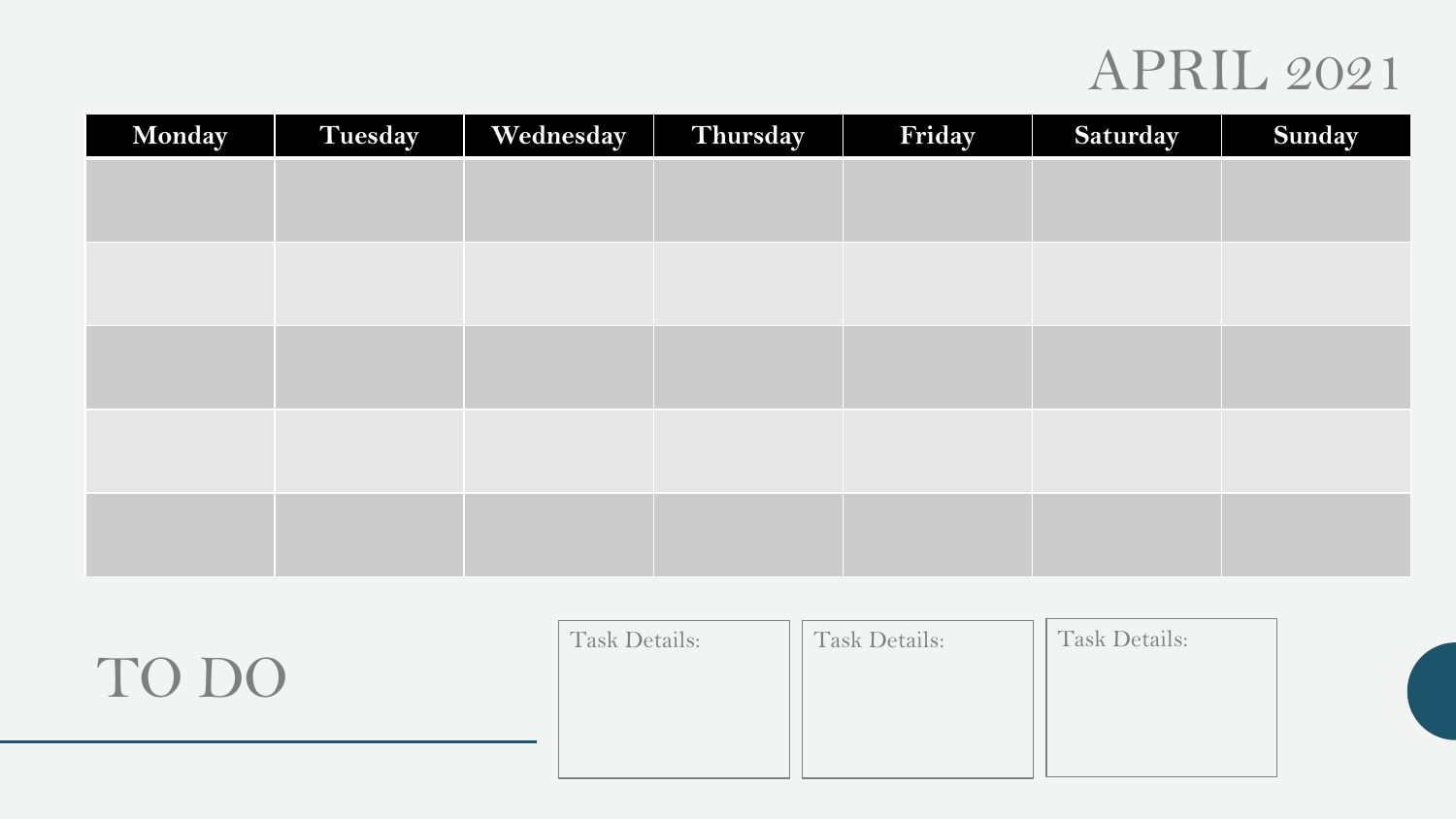#### MAY 2021

| Monday | Tuesday | Wednesday | Thursday | Friday | Saturday | Sunday |
|--------|---------|-----------|----------|--------|----------|--------|
|        |         |           |          |        |          |        |
|        |         |           |          |        |          |        |
|        |         |           |          |        |          |        |
|        |         |           |          |        |          |        |
|        |         |           |          |        |          |        |
|        |         |           |          |        |          |        |
|        |         |           |          |        |          |        |
|        |         |           |          |        |          |        |
|        |         |           |          |        |          |        |
|        |         |           |          |        |          |        |

| TO DO | <b>Task Details:</b> | <b>Task Details:</b> | <b>Task Details:</b> |  |
|-------|----------------------|----------------------|----------------------|--|
|       |                      |                      |                      |  |